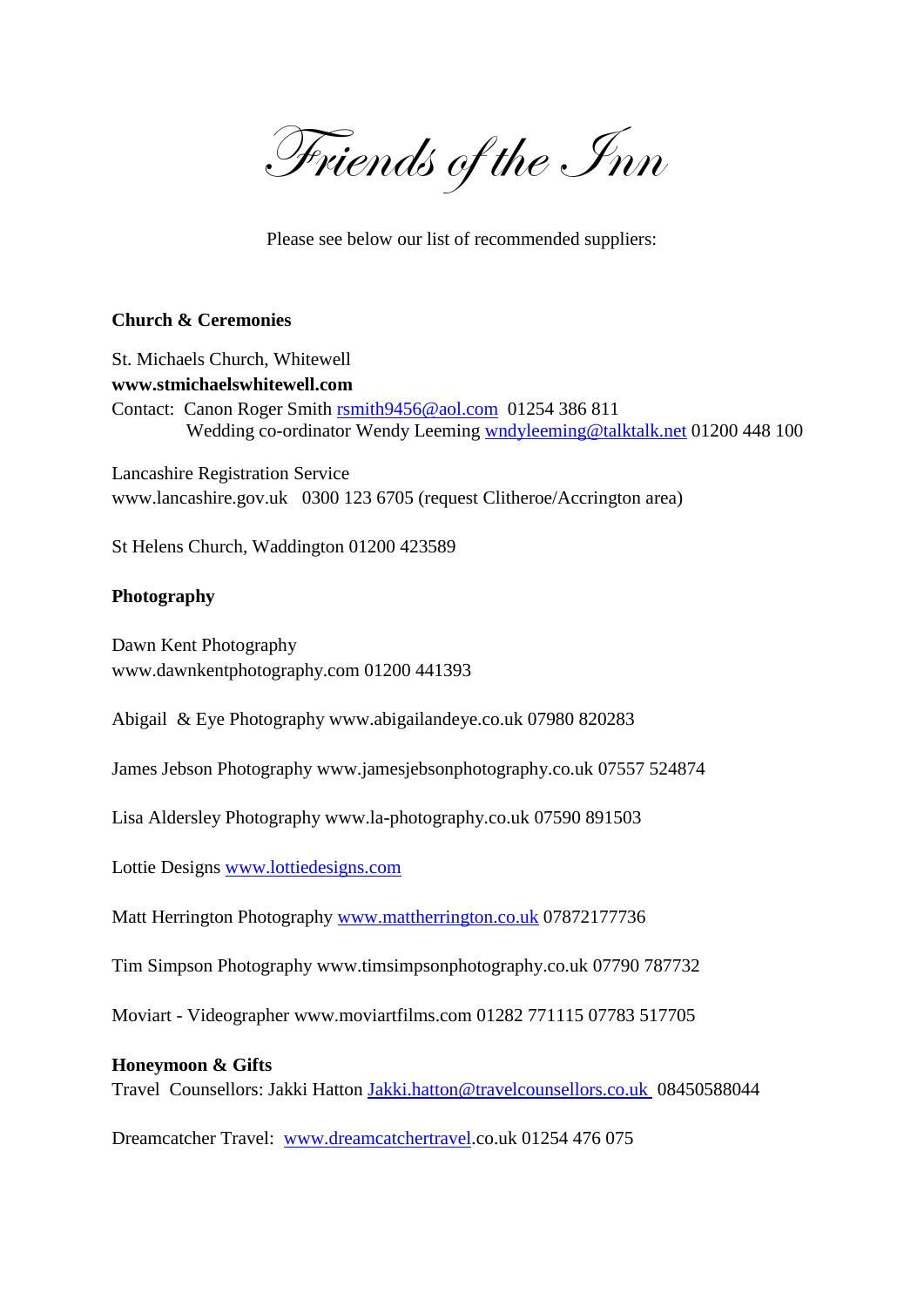## **Chair Covers**

Creative Cover Hire www.creativecoverhire.co.uk 01772 614461

Simply Bows and Chair Covers www.simplybowsandchaircovers.co.uk 07584 026981

Add a Little Sparkle mel@addalittlesparkle.com 0771 8646913

## **Florist**

The Flower Barn, contact Olga on 07894998164 or visit [www.theflower-barn.com](http://www.theflower-barn.com/)

The Flower Shop www.theflower-shop.co.uk 01200 422435

Flower Design www.flowerdesignstannes.blogspot.com 01253 724100

Margaret Mason www.margaretmason.co.uk 01772 253858

Flowers With Passion www.flowerswithpassion.co.uk 01772 866171

### **Stationary**

Brides Little Helper www.brideslittlehelper.co.uk 07899 937822

Etched (Bespoke Stationery) - contact: Claire 07919 186848

### **Bridalwear**

Lulu Browns [www.lulu-browns.com](http://www.lulu-browns.com/) 01254 825574

Orchid Design www.orchiddesignsuk.com 01200 428078

Amelia's www.ameliasbrides.com 01200 442929

### **Vocalists**

Paul Guard www.paulguard.com 07740 080809

Howard Wing [www.howardwing.co.uk](http://www.howardwing.co.uk/) 0785 5420806

Wayne Farrow www.waynefarrow.co.uk 0781 8088865

Matt James www.mattjamesonline.co.uk 0753 9386564

Belle Voci - Opera and classical music duo www.belle-voci.com Contact: Sophie 0773 7816414

# **Pianists**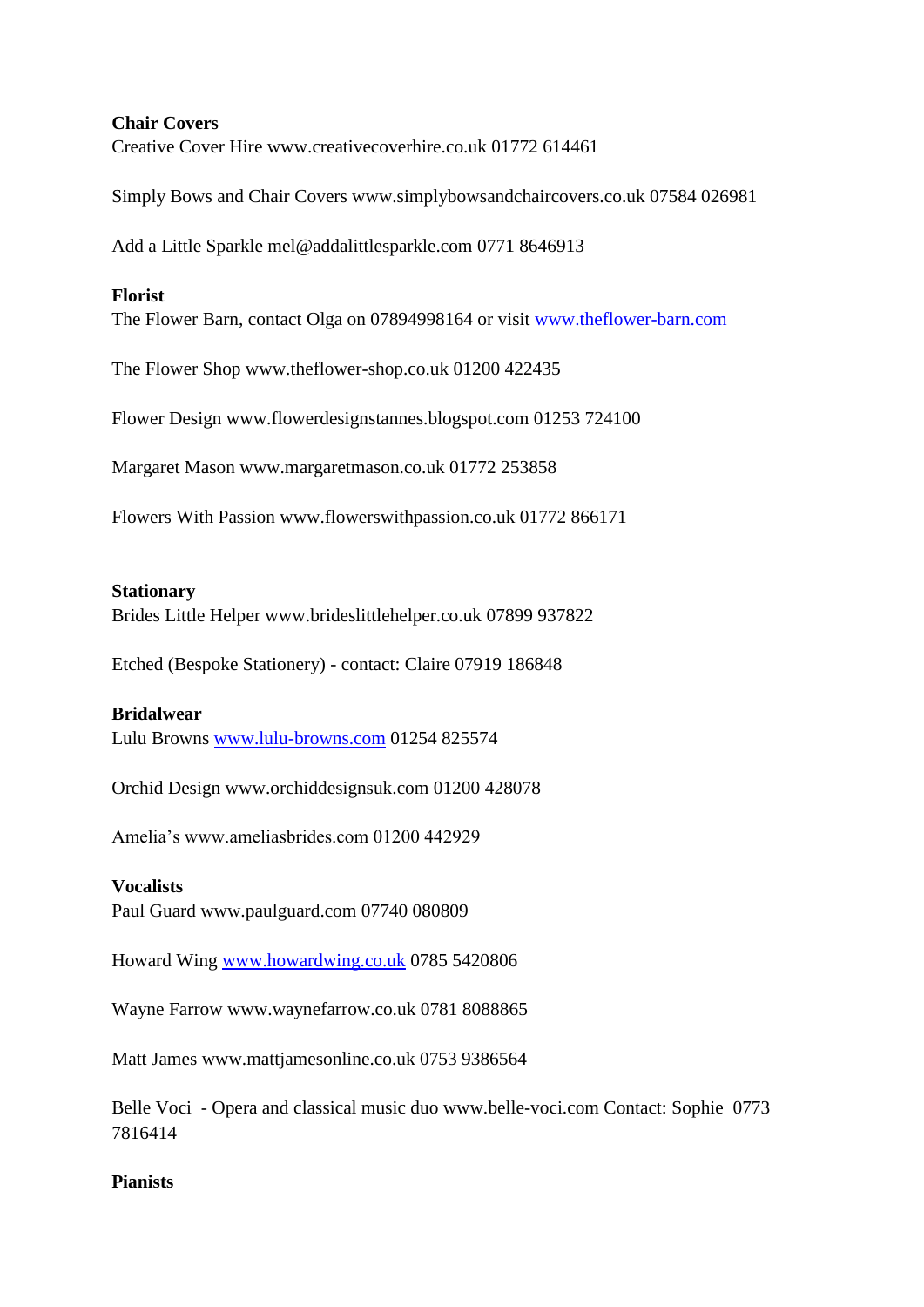Guy Porteous www.guyporteous.co.uk 07966 196572

**String Quartets** Bridgewater Alison Williams 0775 4522595

**Harpist** Fiona – Katie Roberts 01535 642581

**Magician** Darren Brand www.darrenbrandmagic.co.uk 0787 0927418

Ricky Reid contact@rickyreidy.com 0795 1936036

## **DJ's & Master of Ceremonies**

Dance Floor Couture www.dancefloorcouture.co.uk 0800 1182896

Gary Mills www.djgarymills.co.uk 01253 893814

Wedding Jam www.weddingjam.co.uk 0151 3290899 / 0780 7006708

P C Roadshows www.pcroadshows.com 01254 660231

### **Childcare**

Cherub Event Minders [www.cherubeventminders.co.uk](http://www.cherubeventminders.co.uk/) 07454549802

### **Live Bands**

The Deadbeats / Db's www.deadbeatsband.co.uk 0771 0971622

Alex Birtwell [www.alexbirtwell.co.uk](http://www.alexbirtwell.co.uk/)

High Frequency www.highfrequencyband.com 07833 703728

Warningtones www.warningtones.co.uk 07817 536743

Wedding Jam www.weddingjam.co.uk 0151 3290 899 / 07807 006708

Six15am - Artist Management www.six15events.com [bookings@six15events.com](mailto:bookings@six15events.com)

Agent Smith www.functioncentral.co.uk/agentsmith agentsmith@functioncentral.co.uk 0845 643 2160

Groovy Revolution www.groovyrevolution.com 0783 0196118 Bloomsbury Music Ltd - The Complete Event Music Agency www.bloomsburymusic.com info@bloomsburymusic.com 0161 964 1579 / 07766 583 737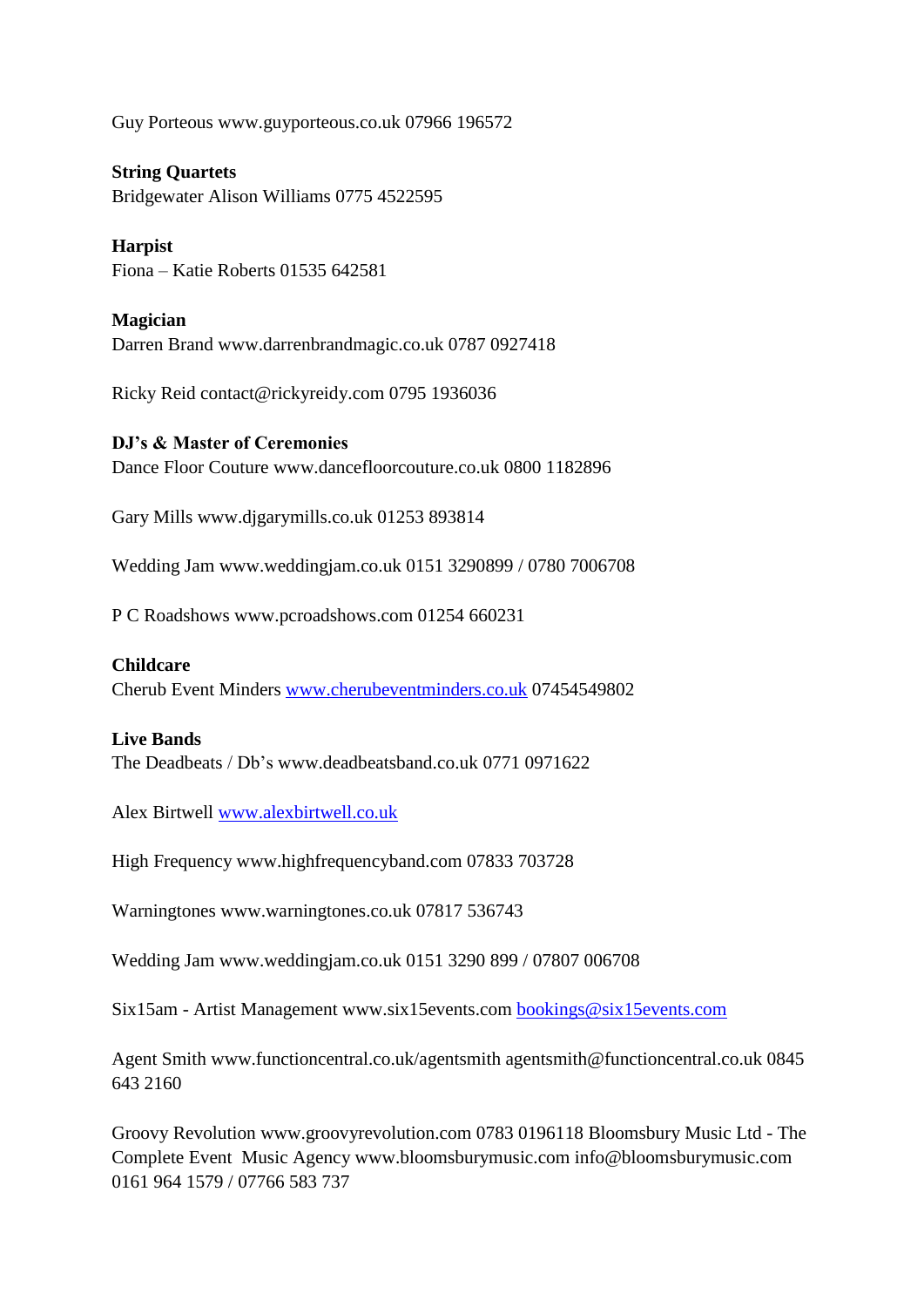Union St Ceilidh Band www.unionstreetband.co.uk 07745 493135

### **Other Entertainment**

Lighting & Illuminated Letters: Typical Type [www.typicaltype.co.uk](http://www.typicaltype.co.uk/)

Sunshine Events – props, photobooth [www.sunshineevents.co.uk](http://www.sunshineevents.co.uk/) 0800 0885288

CJ Tazz Entertainments www.cjtazz.co.uk 01253395540 / 07939 126717

Photo Booth - www.maddogentertainment.co.uk 0785 1414073

### **Balloons**

Part People 01200 443 221

## **Tailoring**

Stitched Up Tailoring alexandriamauritzen@gmail.com Contact: Alexandria Mauritzen 0785 5955494

Ann Dewhurst Tailoring www.anndewhursttailoring.co.uk info@anndewhursttailoring.co.uk 01772 782779

# **Male Bespoke Tayloring**

Neil Aitkenhead, http://www.charlescampbellbespoke.co.uk/about/index.html Telephone: 07714 758296 / 01254 367968 Email: [neil@charlescampbellbespoke.co.uk](mailto:neil@charlescampbellbespoke.co.uk)

# **Hairdressers & Makeup**

Silhouette Skincare - contact: Gayle Edmondson (Beauty Treatments, Wedding Packages, Make Up) [www.silhouetteskincare.co.uk](http://www.silhouetteskincare.co.uk/) 01282 816713

Becky Astley Bridal & Occasion Hair 07783 376 830

Elle Knowles Make Up 07577 784452

# **Bespoke Chauffeur Service/Wedding Cars/Coach Companies**

Malvern Wedding Cars www.malvernweddingcars.co.uk 01257 471755

Hodsons Coaches [www.hodsonscoaches.com](http://www.hodsonscoaches.com/) 01200 429 220

### **Cakes**

Champagne Cakes www.champagnecakes.co.uk 01772 784476

Pink Frosting Cake Company www.pinkfrostingcakeco.co.uk 07990068276